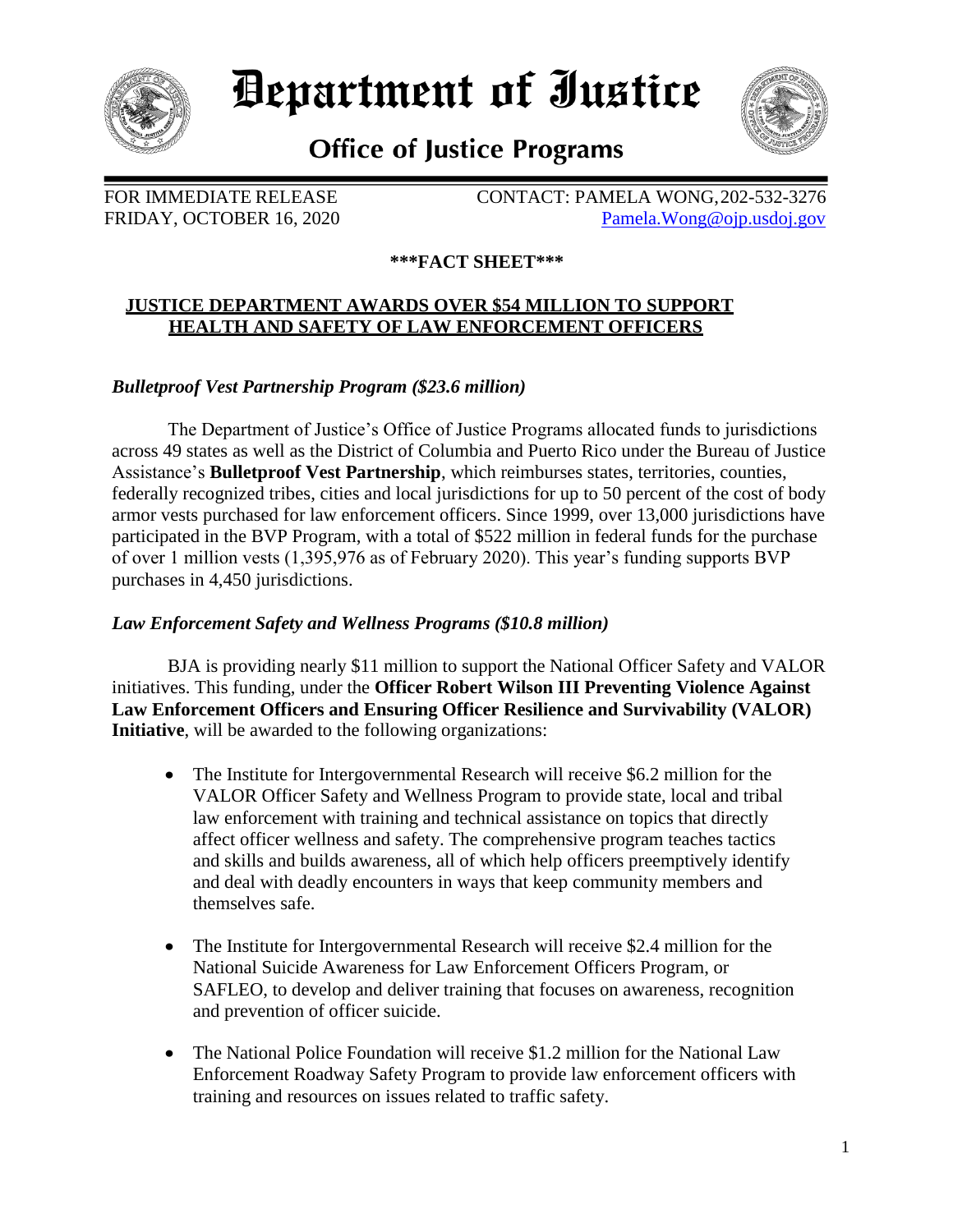The International Association of Chiefs of Police will receive \$1 million for the National Consortium on Preventing Law Enforcement Suicide to convene a national consortium of experts, organizations and associations to examine the threats and issues surrounding suicide among law enforcement officers, and to provide recommendations and solutions for addressing this critically important issue.

#### *National Officers Safety Initiative (\$300,000)*

BJA awarded \$300,000 to the National Sheriffs' Association for the **Supporting the Blue Campaign**. The funds will be used for a national media campaign about law enforcement and the challenges faced by those who serve, such as factors that cause stress.

#### *Body-Worn Camera Program (\$19.3 million)*

BJA awarded nearly \$8 million to 40 law enforcement agencies under its **Body-Worn Camera Policy and Implementation Program**. Funding will enable grantees to improve their capacity to gather evidence and protect the safety of law enforcement officers and citizens. Recipients include:

| <b>State</b>         | <b>Awardee</b>                              | <b>Amount</b> |
|----------------------|---------------------------------------------|---------------|
| Alabama              | <b>Hueytown Police Department</b>           | \$54,723      |
| Alabama              | Jefferson County                            | \$340,000     |
| California           | San Bernardino City Unified School District | \$87,350      |
| California           | San Luis Obispo County                      | \$200,000     |
| Colorado             | University of Colorado, Denver              | \$69,400      |
| Delaware             | <b>Executive Office of the Governor</b>     | \$630,000     |
| District of Columbia | DC Government - DOC                         | \$870,000     |
| Florida              | City of Miami                               | \$392,281     |
| Florida              | City of Longwood                            | \$52,391      |
| Louisiana            | <b>City of Slidell Police Department</b>    | \$89,989      |
| Maryland             | Morgan State University                     | \$139,380     |
| Maryland             | Towson University                           | \$60,000      |
| Mississippi          | Panola County                               | \$26,118      |
| Mississippi          | Pearl River County Board of Supervisors     | \$39,120      |
| Missouri             | Cape Girardeau Police Department            | \$111,975     |
| Missouri             | <b>City of Belton</b>                       | \$22,872      |
| Missouri             | <b>City of Creve Coeur</b>                  | \$80,000      |
| Missouri             | <b>REJIS Commission</b>                     | \$269,696     |
| Nebraska             | City of Wahoo                               | \$8,000       |
| Nebraska             | <b>Sarpy County</b>                         | \$84,000      |
| New Jersey           | Phillipsburg Police Department              | \$20,000      |
| New Jersey           | Township of North Bergen, Inc.              | \$160,000     |
| New Jersey           | <b>Union County</b>                         | \$102,500     |
| New York             | Village of Waterloo                         | \$8,628       |
| North Carolina       | City of Elizabeth City                      | \$13,826      |
| North Carolina       | Wake County                                 | \$200,000     |
| Oregon               | City of Springfield                         | \$120,000     |
| Pennsylvania         | Fairview Township                           | \$24,758      |